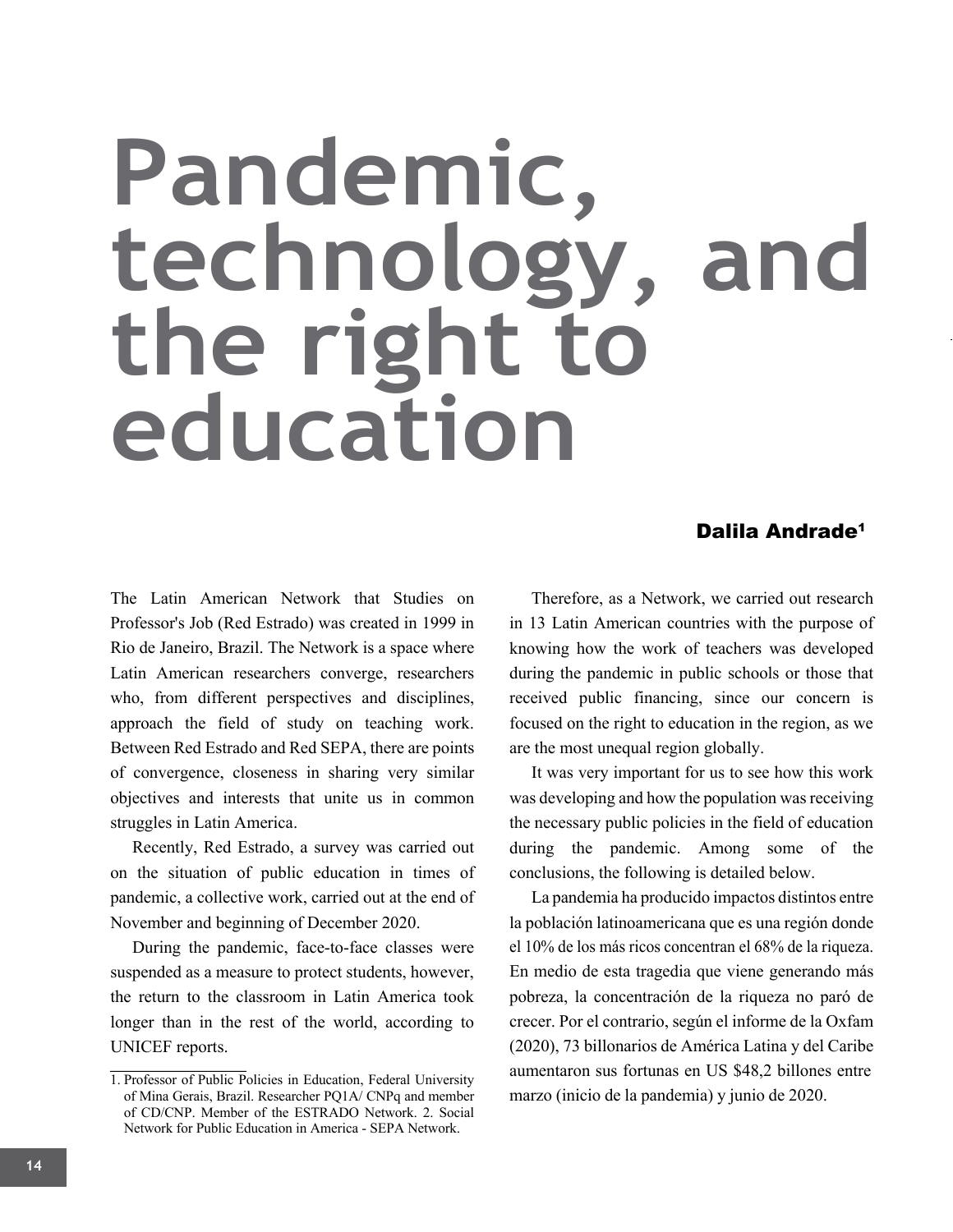

One of the most critical factors for carrying out teaching work during the pandemic in our countries has been the Internet connection. Seventy-five percent of upper class people are connected to the network, but among the 20% of the lower income population, only 37% have access to wi-fi. One of the most important issues we realized in the survey is that most teachers, about 90% of them, were working more during the pandemic. And although they were working from home, most of them were paying for their own Internet connectivity, their own electricity bills, they had their own laptops, their own mobiles.

What we observed was that teachers, despite working longer hours, also noted a reduction in their students' participation due to connectivity problems. This perception is also related to the lack of resources on the part of the students, such as technological devices and a good Internet connection from their homes. For teachers, the lack of good training or previous experience in this type of virtual environments and digital languages was a serious problem in most of the countries surveyed. The use of platforms, virtual teaching techniques using technologies that had to be adapted very quickly during the pandemic, which became a major challenge for teaching, as can be seen in the



SOURCE: *TEACHING WORK IN PANDEMIC TIMES* (GESTRADO, 2020 A) AND *TEACHING WORK IN PANDEMIC TIMES* (GESTRADO, 2020 B) SOURVEY DATABANKS.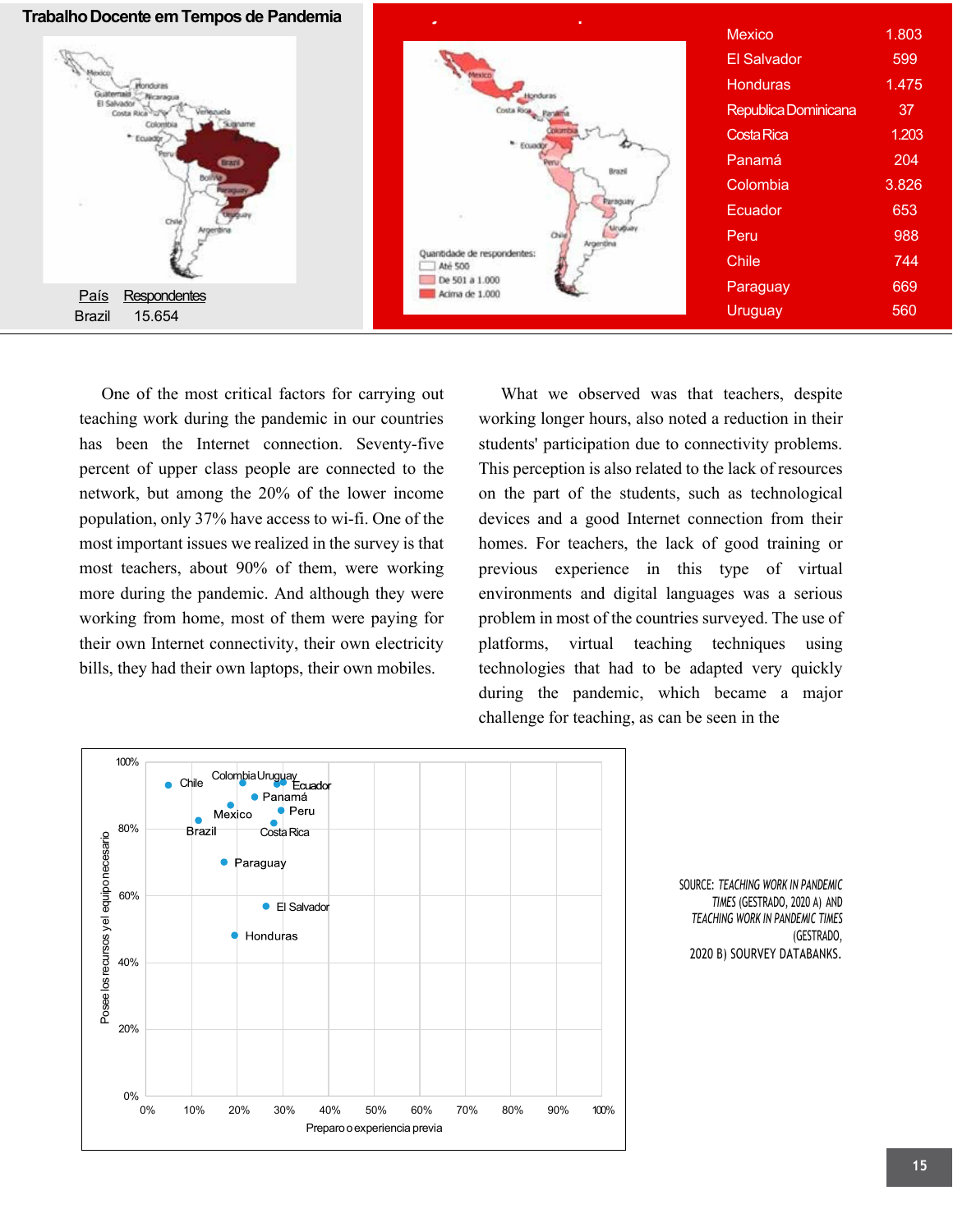following graph. The best situation was found in the Chilean experience and the worst situation was in Honduras, which is one of the poorest and most unequal countries in our region.

Another question we tried to understand was the degree of difficulty teachers to deal with technology, and this is where we realized that this domain is related to age.

Younger generations had less difficulty dealing with technology, and people with more experience (and older) in the educational field reported more difficulties. This is somewhat worrying because in many countries most teachers are older than 40 years, i.e., they belong to generations that were not educated in a more technological world, where digital language is widely spread.



SOURCE: *TEACHING WORK IN PANDEMIC TIMES* (GESTRADO, 2020 A) AND *TEACHING WORK IN PANDEMIC TIMES* (GESTRADO, 2020 B).

In the countries in which we applied the survey, thee were many data collected that offer us many possibilities for analysis. I have chosen a few only so that we can get an idea of the problems faced and the challenges that remain.

In the following graph, it is possible to see that in all the countries that participated in the survey, the

majority of teachers report work, overload, in terms of how they had to prepare their classes compared to the pre-pandemic situation.

In the case of Mexico, Colombia, Costa Rica, and Panama, these are countries in which more tan 90% of the teachers surveyed responded that they were working much harder during the pandemic.